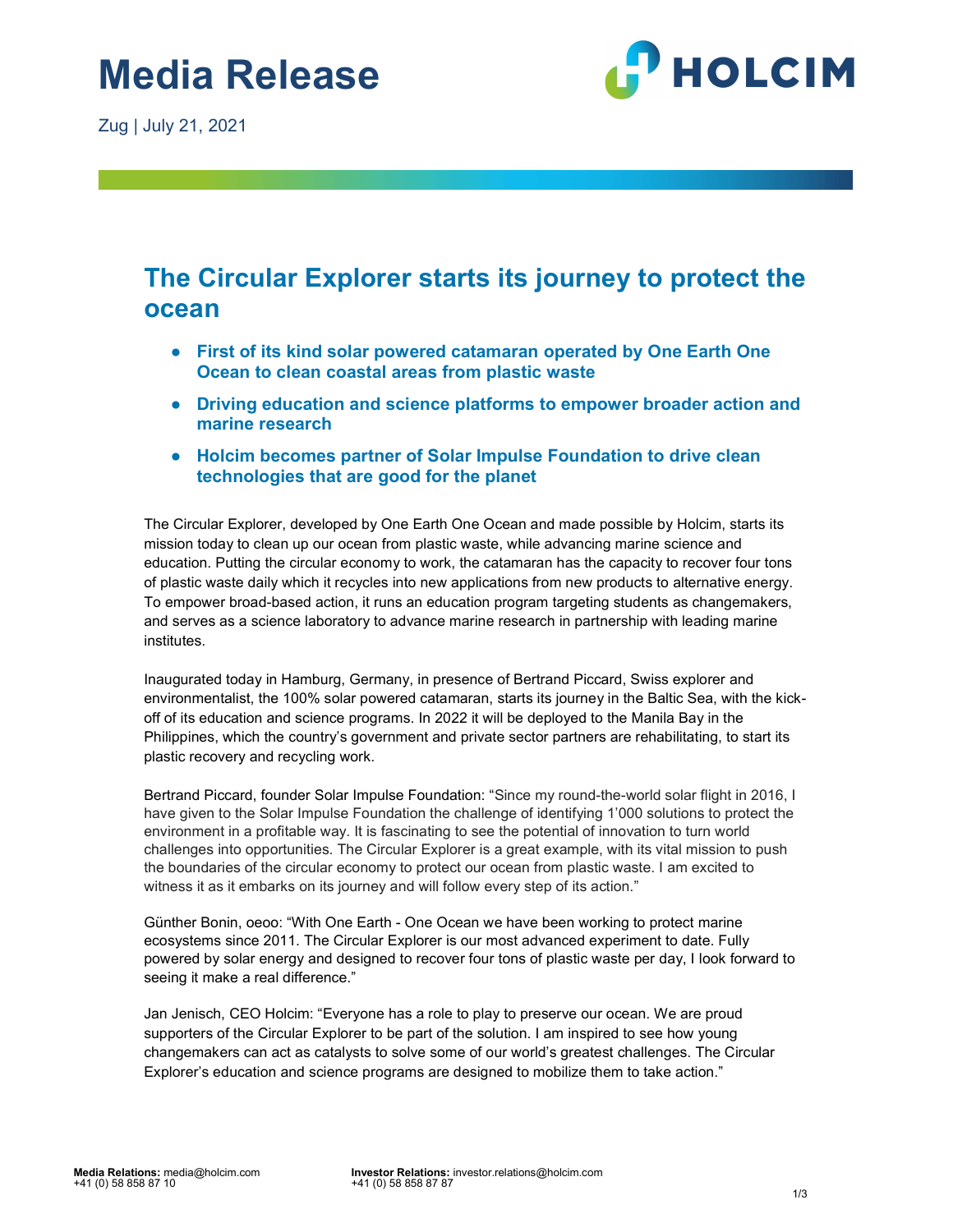# Media Release

Media Release



Starting its journey in Germany, the Circular Explorer will spend three months in the Baltic Sea, with a focus on driving its education and science programs, while participating in key events, such as Climate Week in Hamburg. In 2022, it will relocate to Manila Bay in the Philippines to start its plastic recovery and recycling work, while advancing its education and science programs and engaging with local communities.

As it launches the Circular Explorer, Holcim becomes a partner of the Solar Impulse Foundation to contribute to its mission of driving clean technologies that are good for the planet and commercially sustainable. The partnership builds on Holcim's 17 efficient solutions labeled by the Solar Impulse Foundation as positive for the planet, such as ECOPact, the world's broadest range of green concrete enabling carbon neutral construction around the world. See more Solar Impulse Foundation endorsed solutions here.

As a world leader in recycling, Holcim is launching the Circular Explorer as a symbol of its commitment to driving the circular economy and preserving nature. On its net zero journey, today Holcim recycles 50 million tons of materials across its business, on its way to 100 million tons by 2030. At the forefront of green building solutions, Holcim launched the world's first green cement with 20% recycled construction and demolition waste inside, representing 20% less materials drawn for nature, building more with less.

## ABOUT HOLCIM

Holcim builds progress for people and the planet. As a global leader in innovative and sustainable building solutions, Holcim is enabling greener cities, smarter infrastructure and improving living standards around the world. With sustainability at the core of its strategy Holcim is becoming a net zero company, with its people and communities at the heart of its success. The company is driving the circular economy as a world leader in recycling to build more with less. Holcim is the company behind some of the world's most trusted brands in the building sector including ACC, Aggregate Industries, Ambuja Cement, Disensa, Firestone Building Products, Geocycle, Holcim and Lafarge. Holcim is 70,000 people passionate about building progress for people and the planet across its 70 markets and four business segments: Cement, Ready-Mix Concrete, Aggregates and Solutions & Products.

#### More information is available on www.holcim.com

More information about the Circular Explorer is available on https://www.holcim.com/circularexplorer

#### ABOUT ONE EARTH - ONE OCEAN

Founded in 2011 by Günther Bonin and led by a team of marine biologists and experts, the environmental organization One Earth - One Ocean e.V. (oeoo) deals with the protection of the environment, in particular the water and coastal protection. It focuses on marine litter cleanup and is involved in the field of oil purification, microplastics, research and education. With the international documentation on marine littering, the organization aims to change behaviour of individuals with regard to (plastic) waste. In 2018 oeoo has become an official partner of the UN Environment #CleanSeas campaign, aiming to engage governments, the general public, civil society and the private sector in the fight against marine plastic litter.

#### https://oneearth-oneocean.com/en/

### ABOUT SOLAR IMPULSE FOUNDATION

The Solar Impulse Foundation is a non-profit organization founded by the Swiss explorer and clean technology ambassador Bertrand Piccard. It is committed to identifying and promoting technological solutions that can protect the environment in a profitable way. Recently, the Foundation achieved its first goal of identifying 1,000 such solutions to receive the Solar Impulse Efficient Solution Label. The labeling process is the only evaluation available today that assesses the economic profitability of products and processes that protect the environment in the fields of water, energy, mobility, infrastructure, industry, and agriculture. It is awarded following a rigorous evaluation process covering the assessment of feasibility, environmental impact, and profitability. Bertrand Piccard brings these solutions to decision-makers to help them adopt more ambitious environmental targets and energy policies. www.solarimpulse.com